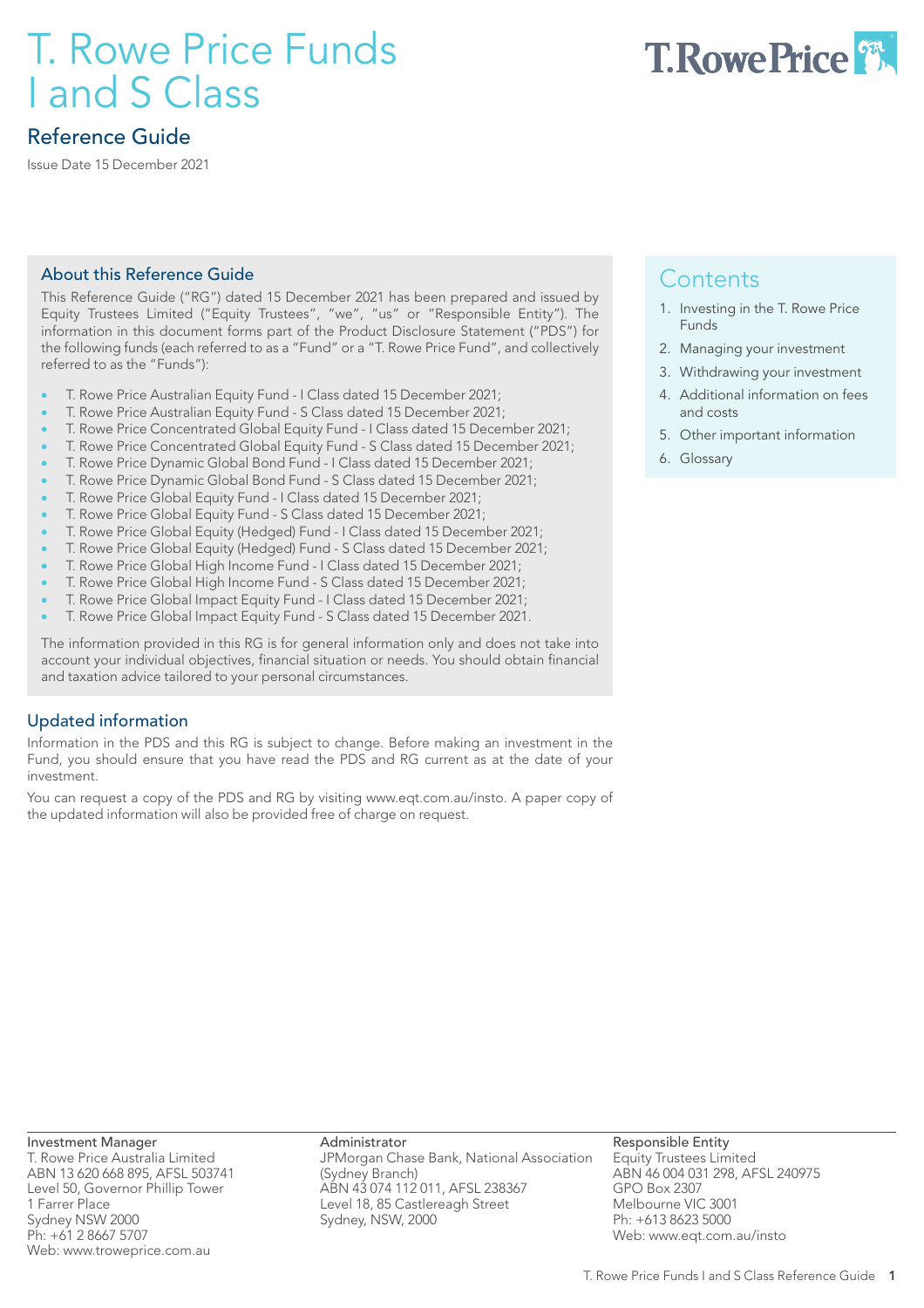# 1. Investing in the T. Rowe Price Funds

# Different Classes of Units

The constitution of each T. Rowe Price Fund permits us to establish different classes of units in the T. Rowe Price Funds and such different classes of units may have different management fees, expenses, distributions and performance.

# Application cut-off times

If we receive a correctly completed Application Form, identification documents (if applicable) and cleared application money:

- before 1pm (Sydney time) on a Business Day and your application for units is accepted, you will generally receive the Application Price calculated for that Business Day; or
- on or after 1pm (Sydney time) on a Business Day and your application for units is accepted, you will generally receive the Application Price calculated for the next Business Day.

Please see the relevant PDS for information regarding how to apply.

# Application terms

We will only start processing an application if:

- we consider that you have correctly completed the Application Form;
- you have provided us with the relevant identification documents if required; and
- we have received the application money (in cleared funds) stated in your Application Form.

# Online applications

In addition to completing the hard copy Application Form that accompanies the PDS, investors also have the option of completing an online version of the Application Form (please go to http://link.eappform.com/initiate.aspx?subbrand=troweprice further instructions). The online Application Form allows investors to complete the AML and KYC requirements online and to submit the application using an electronic signature. Please note that the online Application Form is only available for initial applications of the Funds, and cannot be used for additional investments.

# 2. Managing your investment

# Authorised signatories

You can appoint a person, partnership or company as your authorised signatory. To do so, please nominate them on the Application Form and have them sign the relevant sections. If a company is appointed, the powers extend to any director and officer of the company. If a partnership is appointed, the powers extend to all partners. Such appointments will only be cancelled or changed once we receive written instructions from you to do so.

Once appointed, your authorised signatory has full access to operate your investment account for and on your behalf. This includes the following:

- making additional investments;
- requesting income distribution instructions be changed;
- withdrawing all or part of your investment;
- changing bank account details; and

enquiring and obtaining copies of the status of your investment.

- If you do appoint an authorised signatory:
- you are bound by their acts;
- you release, discharge and indemnify us from and against any losses, liabilities, actions, proceedings, claims and demands arising from instructions received from your authorised signatory; and
- you agree that our acting on any instructions received from your authorised signatory shall amount to complete satisfaction of our obligations, even if these instructions were made without your knowledge or authority.

# Reports

Investors will be provided with the following reports:

- application and withdrawal confirmation statements;
- transaction statements; and
- (where applicable), distribution and tax statements.

Annual audited financial accounts are available on Equity Trustees' website.

# 3. Withdrawing your investment

# Withdrawal cut-off times

If we receive a withdrawal request:

- before 1pm (Sydney time) on a Business Day and your withdrawal request is accepted, you will generally receive the Withdrawal Price calculated for that Business Day; or
- on or after 1pm (Sydney time) on a Business Day and your withdrawal request is accepted, you will generally receive the Withdrawal Price calculated for the next Business Day.

Please see the relevant PDS for information regarding how to request a withdrawal.

# Withdrawal terms

Once we receive your withdrawal request, we may act on your instruction without further enquiry if the instruction bears your account number or investor details and your (apparent) signature(s), or your authorised signatory's (apparent) signature(s).

We may contact you to check your details before processing your withdrawal request but are not obliged to. This may cause a delay in finalising payment of your withdrawal money. No interest is payable for any delay in finalising payment of your withdrawal money.

We are not responsible or liable if you do not receive, or are late in receiving, any withdrawal money that is paid according to your instructions.

When you are withdrawing, you should take note of the following:

- Withdrawals will only be paid to the investor.
- We reserve the right to fully redeem your investment if, as a result of processing your request, your investment balance in the Fund falls below the minimum balance set out in the relevant PDS.
- If we cannot satisfactorily identify you as the withdrawing investor, we may reject your withdrawal request or payment of your withdrawal proceeds will be delayed. We are not responsible for any loss you consequently suffer.
- As an investor who is withdrawing, you agree that any payment made according to instructions received by post, courier or fax, shall be a complete satisfaction of our obligations, despite any fact or circumstances such as the payment being made without your knowledge or authority.
- You agree that if the payment is made according to these terms, you, and any person claiming on your behalf, shall have no claim against us with regards to such payment.

# Withdrawal restrictions

Under the Corporations Act, you do not have a right to withdraw from the Fund if the Fund is illiquid. In such circumstances, you will only be able to withdraw your investment if Equity Trustees makes a withdrawal offer in accordance with the Corporations Act. Equity Trustees is not obliged to make such offers.

The Fund will be deemed liquid if at least 80% of its assets are liquid assets (generally cash and marketable securities). In addition, we may at any time suspend consideration of withdrawal requests or defer our obligation to pay withdrawal proceeds if it is not possible, or not in the best interests of investors or former investors for us to do so, due to circumstances outside our control (such as restricted or suspended trading in a Fund asset).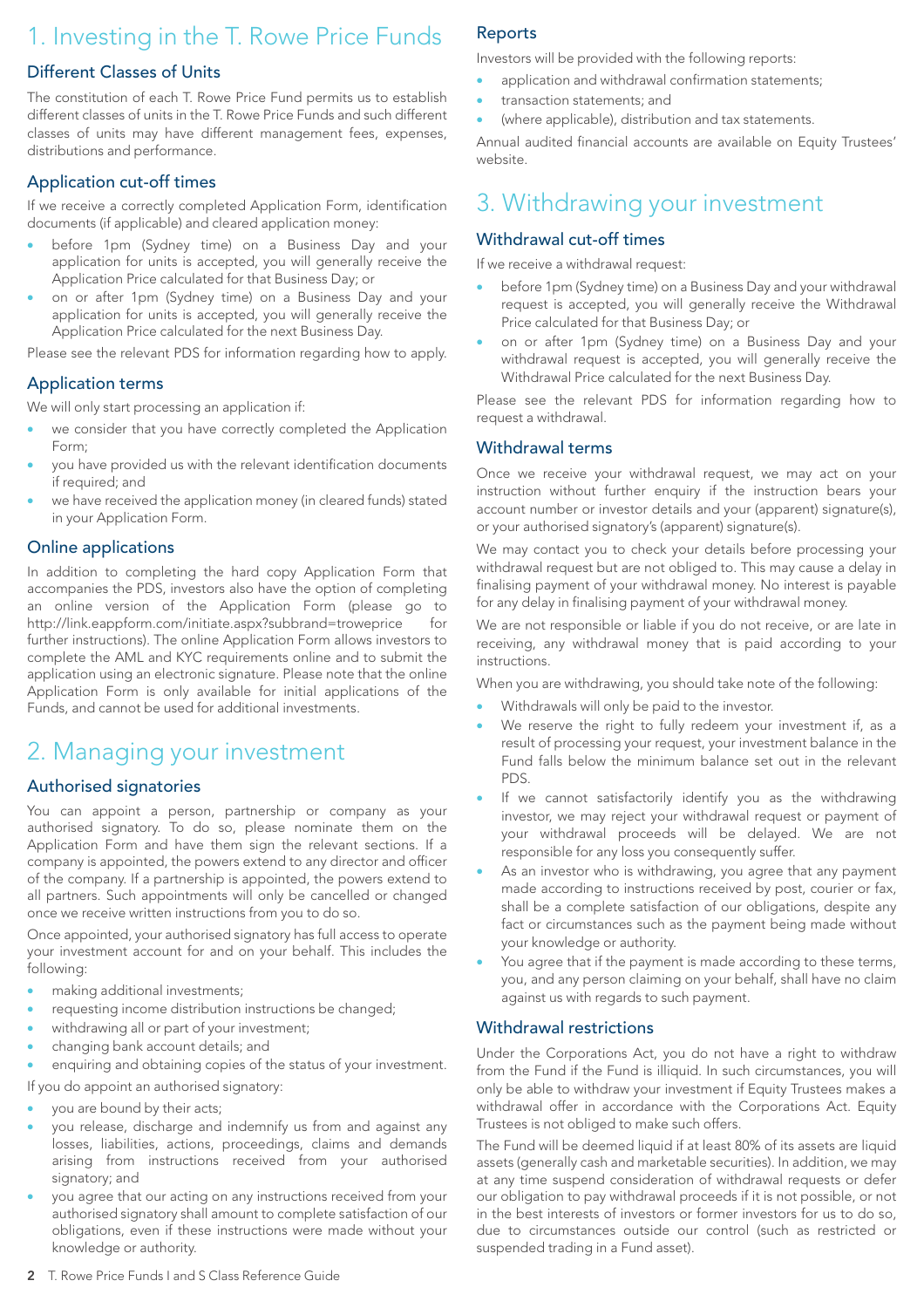# 4. Additional information on fees and costs

# DID YOU KNOW?

Small differences in both investment performance and fees and costs can have a substantial impact on your long-term returns.

For example, total annual fees and costs of 2% of your investment balance rather than 1% could reduce your final return by up to 20% over a 30-year period (for example, reduce it from \$100,000 to \$80,000).

You should consider whether features such as superior investment performance or the provision of better member services justify higher fees and costs.

You may be able to negotiate to pay lower fees. Ask the fund or your financial adviser.

# TO FIND OUT MORE

If you would like to find out more, or see the impact of the fees based on your own circumstances, the Australian Securities and Investments Commission (ASIC) Moneysmart website (www.moneysmart.gov.au) has a managed funds fee calculator to help you check out different fee options.

# Fees and other costs

This section shows fees and other costs that you may be charged. These fees and costs may be deducted from your money, from the returns on your investment or from the assets of the managed investment scheme as a whole.

Taxes are set out in another part of this document. You should read all the information about fees and costs because it is important to understand their impact on your investment.

| T. Rowe Price Funds - I and S Class                                                                 |                                                                                                                                                                                                                                                                                                                                                                                                                                                                                                                                                                                                                                                                                                                                                                                                   |                                                                                                                                                                                                                                                                                                                                                                                                                                                                                                                                                   |  |  |  |  |
|-----------------------------------------------------------------------------------------------------|---------------------------------------------------------------------------------------------------------------------------------------------------------------------------------------------------------------------------------------------------------------------------------------------------------------------------------------------------------------------------------------------------------------------------------------------------------------------------------------------------------------------------------------------------------------------------------------------------------------------------------------------------------------------------------------------------------------------------------------------------------------------------------------------------|---------------------------------------------------------------------------------------------------------------------------------------------------------------------------------------------------------------------------------------------------------------------------------------------------------------------------------------------------------------------------------------------------------------------------------------------------------------------------------------------------------------------------------------------------|--|--|--|--|
| Type of fee or cost                                                                                 | Amount                                                                                                                                                                                                                                                                                                                                                                                                                                                                                                                                                                                                                                                                                                                                                                                            | How and when paid                                                                                                                                                                                                                                                                                                                                                                                                                                                                                                                                 |  |  |  |  |
| Ongoing annual fees and costs <sup>1</sup>                                                          |                                                                                                                                                                                                                                                                                                                                                                                                                                                                                                                                                                                                                                                                                                                                                                                                   |                                                                                                                                                                                                                                                                                                                                                                                                                                                                                                                                                   |  |  |  |  |
| Management fees and costs<br>The fees and costs for managing your<br>investment<br>Performance fees | T. Rowe Price Australian Equity Fund:<br>$IClass = 0.60\%$ of the NAV<br>$S Class = 0.80\%$ of the NAV<br>T. Rowe Price Concentrated Global Equity<br>Fund:<br>$IClass = 0.99% of the NAV$<br>$S Class = 1.25\%$ of the NAV<br>T. Rowe Price Dynamic Global Bond Fund:<br>$IClass = 0.40\%$ of the NAV<br>$S Class = 0.59\%$ of the NAV<br>T. Rowe Price Global Equity Fund:<br>I Class = $0.94\%$ of the NAV<br>$S Class = 1.20\%$ of the NAV<br>T. Rowe Price Global Equity (Hedged) Fund:<br>$IClass = 0.96% of the NAV$<br>$S Class = 1.22\%$ of the NAV<br>T. Rowe Price Global High Income Fund<br>I Class = $0.72\%$ of the NAV<br>S Class = 0.87% of the NAV<br>T. Rowe Price Global Impact Equity Fund<br>$IClass = 0.99% of the NAV$<br>$S Class = 1.25\%$ of the NAV<br>Not applicable | The management fees component of<br>management fees and costs are accrued<br>daily and paid from the relevant Fund<br>monthly in arrears and reflected in the unit<br>price. Otherwise, the fees and costs are<br>variable and deducted and reflected in the<br>unit price of the relevant Fund as they are<br>incurred.<br>The management fees component of<br>management fees and costs may be<br>negotiated. Please see "Differential fees" in<br>the "Additional Explanation of Fees and<br>Costs" for further information.<br>Not applicable |  |  |  |  |
| Amounts deducted from your investment in                                                            |                                                                                                                                                                                                                                                                                                                                                                                                                                                                                                                                                                                                                                                                                                                                                                                                   |                                                                                                                                                                                                                                                                                                                                                                                                                                                                                                                                                   |  |  |  |  |
| relation to the performance of the product                                                          |                                                                                                                                                                                                                                                                                                                                                                                                                                                                                                                                                                                                                                                                                                                                                                                                   |                                                                                                                                                                                                                                                                                                                                                                                                                                                                                                                                                   |  |  |  |  |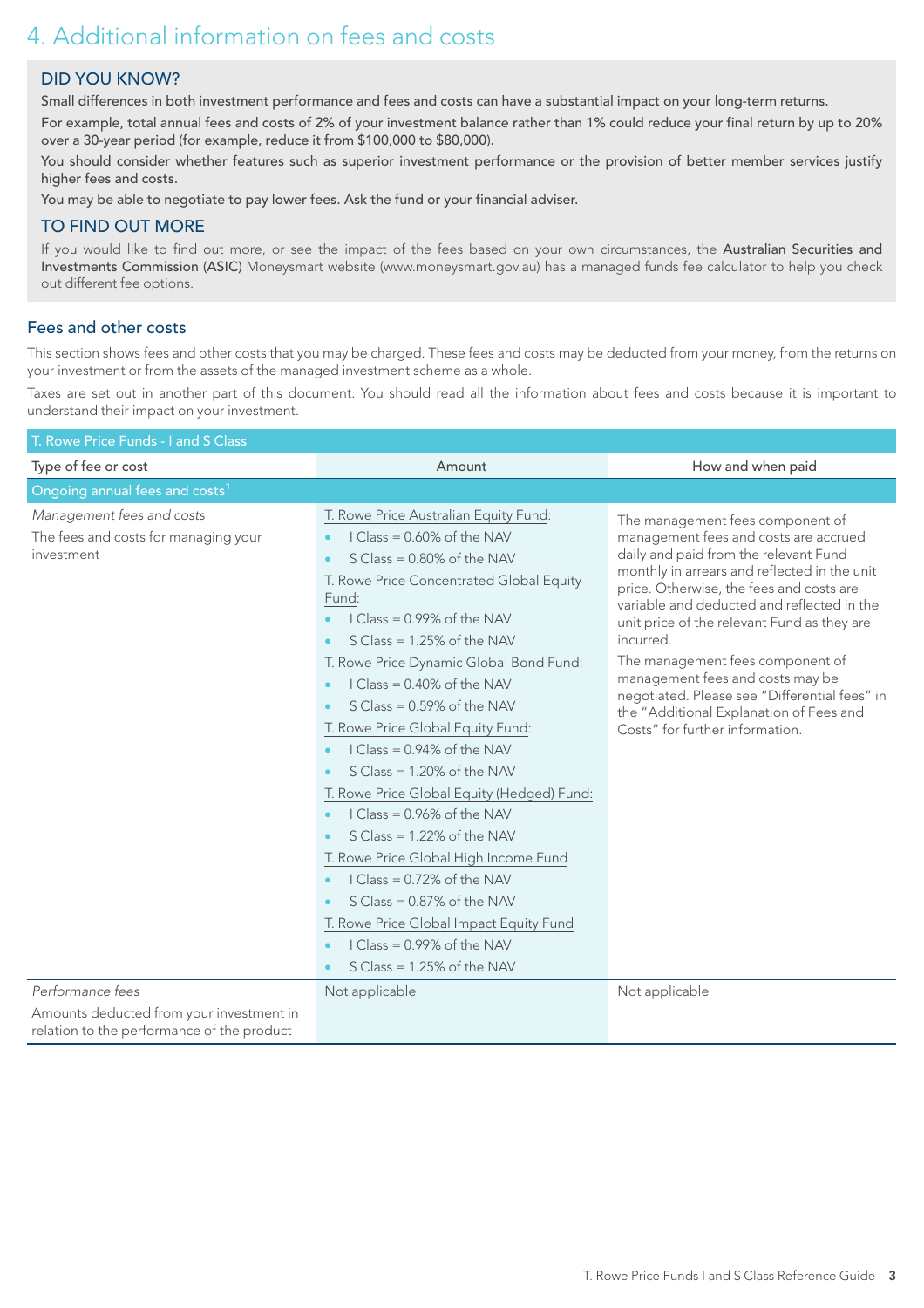| T. Rowe Price Funds - I and S Class                                                                                        |                                                                                                                                                                                                                                                                                                                                                                                                                                                                                                                                                                                                  |                                                                                                                                                                                                                                                                                                                                                                                                                  |  |  |  |  |
|----------------------------------------------------------------------------------------------------------------------------|--------------------------------------------------------------------------------------------------------------------------------------------------------------------------------------------------------------------------------------------------------------------------------------------------------------------------------------------------------------------------------------------------------------------------------------------------------------------------------------------------------------------------------------------------------------------------------------------------|------------------------------------------------------------------------------------------------------------------------------------------------------------------------------------------------------------------------------------------------------------------------------------------------------------------------------------------------------------------------------------------------------------------|--|--|--|--|
| Type of fee or cost                                                                                                        | Amount                                                                                                                                                                                                                                                                                                                                                                                                                                                                                                                                                                                           | How and when paid                                                                                                                                                                                                                                                                                                                                                                                                |  |  |  |  |
| Transaction costs<br>The costs incurred by the scheme when<br>buying or selling assets                                     | T. Rowe Price Australian Equity Fund:<br>0.05% of the NAV<br>T. Rowe Price Concentrated Global Equity<br>Fund:<br>0.02% of the NAV<br>T. Rowe Price Dynamic Global Bond Fund:<br>0.31% of the NAV<br>T. Rowe Price Global Equity Fund:<br>0.01% of the NAV<br>T. Rowe Price Global Equity (Hedged) Fund:<br>0.05% of the NAV<br>T. Rowe Price Global High Income Fund<br>0.00% of the NAV<br>T. Rowe Price Global Impact Equity Fund<br>0.00% of the NAV                                                                                                                                         | Transaction costs are variable and deducted<br>from the relevant Fund as they are incurred<br>and reflected in the unit price. They are<br>disclosed net of amounts recovered by the<br>buy-sell spread.<br>Any transaction costs at the interposed<br>vehicle level are reflected in the value of the<br>Fund's investment in the relevant interposed<br>vehicle, and therefore reflected in the unit<br>price. |  |  |  |  |
|                                                                                                                            | Member activity related fees and costs (fees for services or when your money moves in or out of the scheme)                                                                                                                                                                                                                                                                                                                                                                                                                                                                                      |                                                                                                                                                                                                                                                                                                                                                                                                                  |  |  |  |  |
| Establishment fee                                                                                                          | Not applicable                                                                                                                                                                                                                                                                                                                                                                                                                                                                                                                                                                                   | Not applicable                                                                                                                                                                                                                                                                                                                                                                                                   |  |  |  |  |
| The fee to open your investment                                                                                            |                                                                                                                                                                                                                                                                                                                                                                                                                                                                                                                                                                                                  |                                                                                                                                                                                                                                                                                                                                                                                                                  |  |  |  |  |
| Contribution fee                                                                                                           | Not applicable                                                                                                                                                                                                                                                                                                                                                                                                                                                                                                                                                                                   | Not applicable                                                                                                                                                                                                                                                                                                                                                                                                   |  |  |  |  |
| The fee on each amount contributed to your<br>investment                                                                   |                                                                                                                                                                                                                                                                                                                                                                                                                                                                                                                                                                                                  |                                                                                                                                                                                                                                                                                                                                                                                                                  |  |  |  |  |
| Buy-sell spread<br>An amount deducted from your investment<br>representing costs incurred in transactions<br>by the scheme | T. Rowe Price Australian Equity Fund:<br>0.10% upon entry and 0.10% upon exit<br>T. Rowe Price Concentrated Global Equity<br>Fund:<br>0.15% upon entry and 0.10% upon exit<br>T. Rowe Price Dynamic Global Bond Fund:<br>0.20% upon entry and 0.20% upon exit<br>T. Rowe Price Global Equity Fund:<br>0.25% upon entry and 0.20% upon exit<br>T. Rowe Price Global Equity (Hedged) Fund:<br>0.25% upon entry and 0.20% upon exit<br>T. Rowe Price Global High Income Fund<br>nil upon entry and nil upon exit<br>T. Rowe Price Global Impact Equity Fund<br>0.10% upon entry and 0.10% upon exit | These costs are an additional cost to the<br>investor but are incorporated into the unit<br>price and arise when investing application<br>monies and funding withdrawals from the<br>relevant Fund and are not separately<br>charged to the investor. The Buy Spread is<br>paid into the relevant Fund as part of an<br>application and the Sell Spread is left in the<br>relevant Fund as part of a redemption. |  |  |  |  |
| Withdrawal fee                                                                                                             | Not applicable                                                                                                                                                                                                                                                                                                                                                                                                                                                                                                                                                                                   | Not applicable                                                                                                                                                                                                                                                                                                                                                                                                   |  |  |  |  |
| The fee on each amount you take out of<br>your investment                                                                  |                                                                                                                                                                                                                                                                                                                                                                                                                                                                                                                                                                                                  |                                                                                                                                                                                                                                                                                                                                                                                                                  |  |  |  |  |
| Exit fee<br>The fee to close your investment                                                                               | Not applicable                                                                                                                                                                                                                                                                                                                                                                                                                                                                                                                                                                                   | Not applicable                                                                                                                                                                                                                                                                                                                                                                                                   |  |  |  |  |
| Switching fee<br>The fee for changing investment options                                                                   | Not applicable                                                                                                                                                                                                                                                                                                                                                                                                                                                                                                                                                                                   | Not applicable                                                                                                                                                                                                                                                                                                                                                                                                   |  |  |  |  |

<sup>1</sup> All fees quoted above are inclusive of Goods and Services Tax (GST) and net of any Reduced Input Tax Credits (RITC). See below for more details as to how the relevant fees and costs are calculated.

# Additional Explanation of Fees and Costs

# Management fees and costs

The management fees and costs include amounts payable for administering and operating the Fund, investing the assets of the Fund, expenses and reimbursements in relation to the Fund and indirect costs if applicable.

Management fees and costs do not include performance fees or transaction costs, which are disclosed separately.

The management fees are payable to the Responsible Entity for managing the assets and overseeing the operations of the Fund. The management fees are accrued daily and reflected in the unit price. As at the date of this PDS, the management fees cover certain ordinary expenses such as the Responsible Entity fees, investment management fees, custody holding fees, and administration and audit fees which are paid by the relevant Fund as invoiced.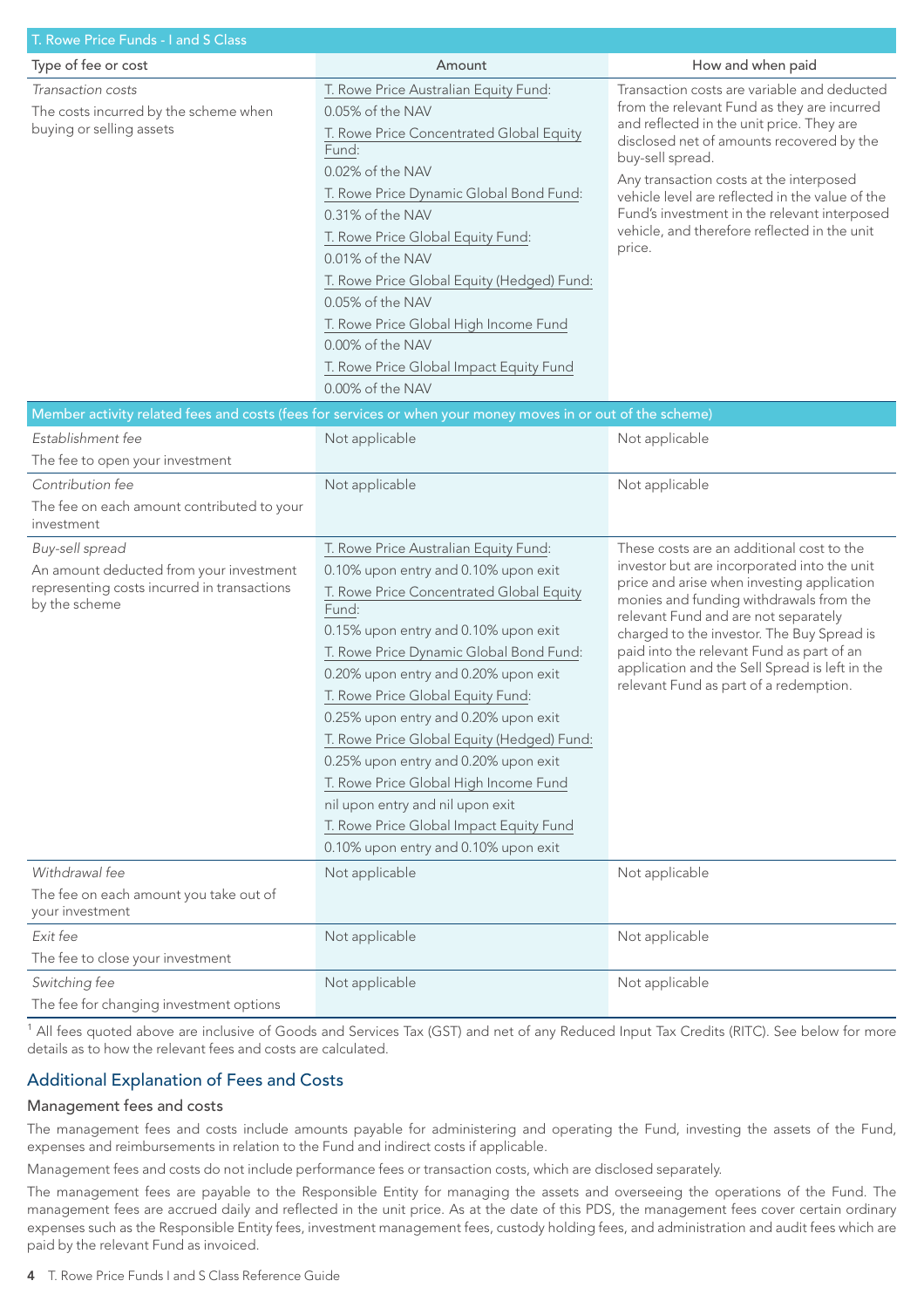The indirect costs and other expenses component of 0.10% of the NAV of T. Rowe Price Global High Income Fund may include other ordinary expenses of operating the Fund, as well as management fees and costs (if any) arising from interposed vehicles in or through which the Fund invests and the costs of investing in over-the-counter derivatives to gain investment exposure to assets or implement the Fund's investment strategy (if any). The indirect costs and other expenses component is 0.00% p.a. of the NAV of the other Funds. The indirect costs and other expenses component are variable and reflected in the unit price of each Fund as the relevant fees and costs are incurred. They are borne by investors, but they are not paid to the Responsible Entity or the Investment Manager.

Actual indirect costs for the current and future years may differ. If in future there is an increase to indirect costs disclosed in this PDS, updates will be provided on Equity Trustees' website at www.eqt.com.au/insto where they are not otherwise required to be disclosed to investors under law.

#### Transaction costs

In managing the assets of the Fund, the Fund may incur transaction costs such as brokerage, buy-sell spreads in respect of the underlying investments of the Fund, settlement costs, clearing costs and applicable stamp duty when assets are bought and sold, as well as the costs of over-the-counter derivatives that reflect transaction costs that would arise if the Fund held the ultimate reference assets, as well as the costs of over-the-counter derivatives used for hedging purposes. Transaction costs also include costs incurred by interposed vehicles in which the Fund invests (if any), that would have been transaction costs if they had been incurred by the Fund itself. Transaction costs are an additional cost to the investor where they are not recovered by the Buy/Sell Spread, and are generally incurred when the assets of the Fund are changed in connection with day-to-day trading or when there are applications or withdrawals which cause net cash flows into or out of the Fund.

The Buy/Sell Spread that is disclosed in the Fees and Costs Summary is a reasonable estimate of transaction costs that the Fund will incur when buying or selling assets of the Fund. These costs are an additional cost to the investor but are incorporated into the unit price and arise when investing application monies and funding withdrawals from the Fund and are not separately charged to the investor. The Buy Spread is paid into the Fund as part of an application and the Sell Spread is left in the Fund as part of a redemption and not paid to the Responsible Entity or the Investment Manager.

| T. Rowe Price Funds - I and S Class              | <b>Estimated Buy/Sell Spread</b>     | The dollar value of these costs based on an<br>application or a withdrawal of \$500,000 |  |
|--------------------------------------------------|--------------------------------------|-----------------------------------------------------------------------------------------|--|
| T. Rowe Price Australian Equity Fund             | 0.10% upon entry and 0.10% upon exit | \$500 (application) and \$500 (withdrawal)                                              |  |
| T. Rowe Price Concentrated Global Equity<br>Fund | 0.15% upon entry and 0.10% upon exit | \$750 (application) and \$500 (withdrawal)                                              |  |
| T. Rowe Price Dynamic Global Bond Fund           | 0.20% upon entry and 0.20% upon exit | \$1,000 (application) and \$1,000 (withdrawal)                                          |  |
| T. Rowe Price Global Equity Fund                 | 0.25% upon entry and 0.20% upon exit | \$1,250 (application) and \$1,000 (withdrawal)                                          |  |
| T. Rowe Price Global Equity (Hedged) Fund        | 0.25% upon entry and 0.20% upon exit | \$1,250 (application) and \$1,000 (withdrawal)                                          |  |
| T. Rowe Price Global High Income Fund            | nil upon entry and nil upon exit     | \$0                                                                                     |  |
| T. Rowe Price Global Impact Equity Fund          | 0.10% upon entry and 0.10% upon exit | \$500 (application) and \$500 (withdrawal)                                              |  |

The Buy/Sell Spread can be altered by the Responsible Entity at any time and www.eqt.com.au/insto will be updated as soon as practicable to reflect any change. The Responsible Entity may also waive the Buy/Sell Spread in part or in full at its discretion. The transaction costs figure in the Fees and Costs Summary is shown net of any amount recovered by the Buy/Sell Spread charged by the Responsible Entity. Please call the Investment Manager prior to making an investment or withdrawal to obtain the current Buy/Sell Spread.

Transaction costs generally arise through the day-to-day trading of the Fund's assets, and are reflected in the Fund's unit price as an additional cost to the investor, as and when they are incurred.

| T. Rowe Price Funds - I and S<br><b>Class</b>    | <b>Gross transaction costs</b>       | Recovered by the Buy/Sell<br>spread | Net transaction costs |
|--------------------------------------------------|--------------------------------------|-------------------------------------|-----------------------|
| T. Rowe Price Australian Equity<br>Fund          | 0.13% p.a. of the NAV of the<br>Fund | 62%                                 | $0.05\%$ p.a.         |
| T. Rowe Price Concentrated<br>Global Equity Fund | 0.02% p.a. of the NAV of the<br>Fund | $0\%$                               | $0.02\%$ p.a.         |
| T. Rowe Price Dynamic Global<br><b>Bond Fund</b> | 0.46% p.a. of the NAV of the<br>Fund | 33%                                 | $0.31\%$ p.a.         |
| T. Rowe Price Global Equity<br>Fund              | 0.12% p.a. of the NAV of the<br>Fund | 92%                                 | $0.01\%$ p.a.         |
| T. Rowe Price Global Equity<br>(Hedged) Fund     | 0.26% p.a. of the NAV of the<br>Fund | 81%                                 | $0.05\%$ p.a.         |
| T. Rowe Price Global High<br>Income Fund         | 0.00% p.a. of the NAV of the<br>Fund | 100%                                | $0.00\%$ p.a.         |
| T. Rowe Price Global Impact<br>Equity Fund       | 0.03% p.a. of the NAV of the<br>Fund | 100%                                | $0.00\%$ p.a.         |

The gross transaction costs are outlined in the table above, which are based on the relevant costs incurred during the financial year ended 30 June 2021. The gross transaction costs for the T. Rowe Price Concentrated Global Equity Fund and the T. Rowe Price Global Impact Equity Fund incorporates estimated amounts with reference to the relevant costs incurred during the current or previous financial year to date, adjusted to reflect a 12-month period. The gross transaction costs for the T. Rowe Price Concentrated Global Equity Fund are estimated on the basis of relevant information for a similar investment offered by the Investment Manager. The gross transaction costs for the T. Rowe Price Global Impact Equity Fund are estimated on the basis of the expected portfolio holdings, turnover and average trading costs for underlying markets in which the Fund intends to invest.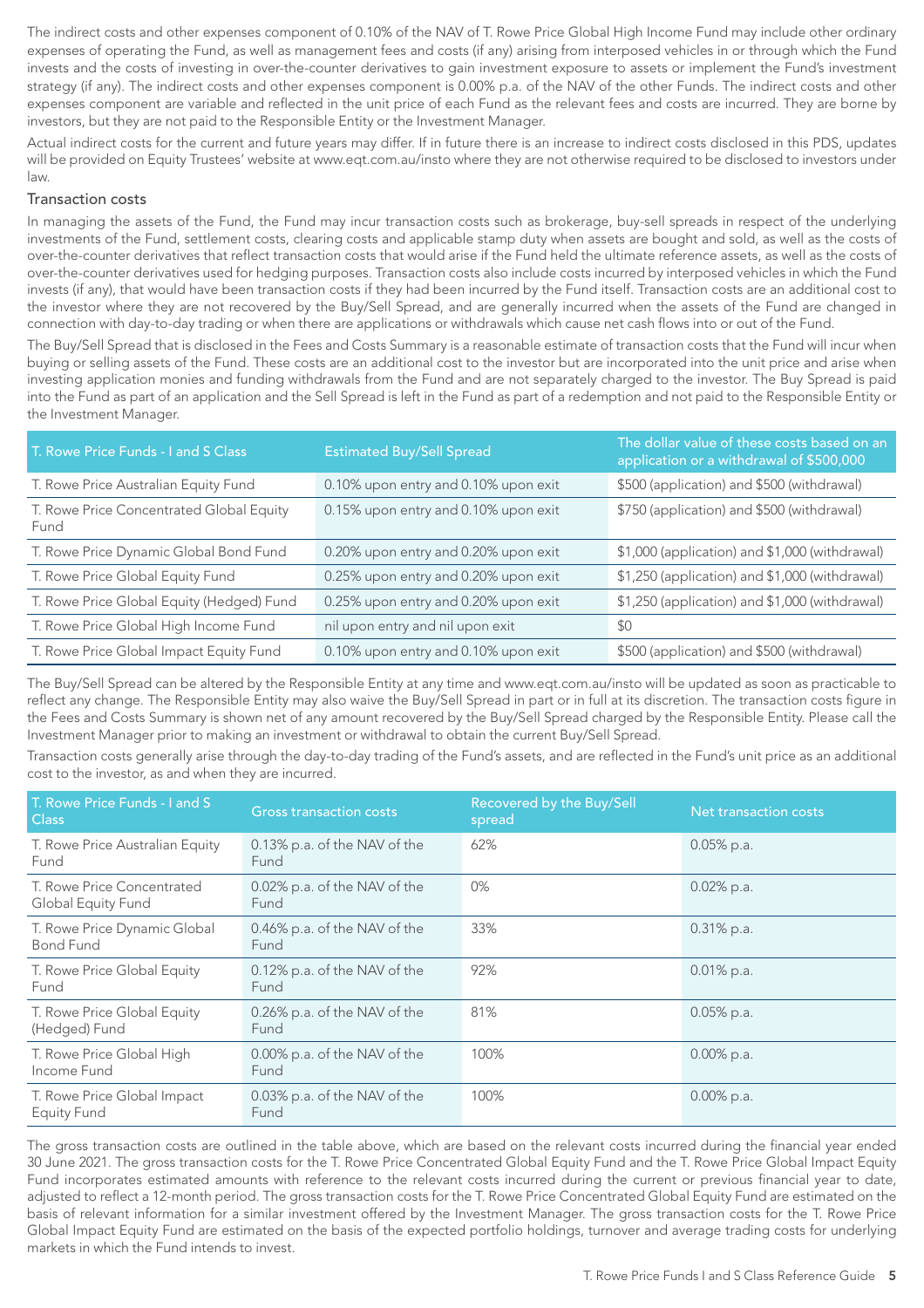However, actual transaction costs for future years may differ.

#### Can the fees change?

Yes, all fees can change without investor consent, subject to the maximum fee amounts specified in the Constitution. The current maximum management fee to which Equity Trustees is entitled is 2% of the GAV of each Fund. However, Equity Trustees does not intend to charge that amount and will generally provide investors with at least 30 days' notice of any proposed increase to the management fees component of management fees and costs. In most circumstances, the Constitution defines the maximum level that can be charged for fees described in this RG. Equity Trustees also has the right to recover all reasonable expenses incurred in relation to the proper performance of its duties in managing each Fund and as such these expenses may increase or decrease accordingly, without notice.

# Payments to the IDPS Operators

Subject to the law, annual payments may be made to some IDPS Operators because they offer one or more of the Funds on their investment menus. Product access is paid by the Investment Manager out of its investment management fee and is not an additional cost to the investor. If the payment of annual fees to IDPS Operators is limited or prohibited by the law, Equity Trustees will ensure the payment of such fees is reduced or ceased.

#### Differential fees

The Investment Manager may from time to time negotiate a different fee arrangement (by way of a rebate or waiver of fees) with certain investors who are Wholesale Clients. Please call the Investment Manager for further information.

#### Taxation

Please refer to Section 7 of the PDS and Section 5 of this RG for further information on taxation.

# 5. Other important information

# Taxation

The following information summarises some of the Australian taxation issues you may wish to consider before making an investment in the Fund and assumes that you hold your investment in the Fund on capital account and are not considered to be carrying on a business of investing, trading in investments or investing for the purpose of profit making by sale. The information should be used as a guide only and does not constitute professional tax advice as individual circumstances may differ.

A number of tax reform measures are currently under review by the Australian Government. These reforms may impact on the tax position of the Fund and its investors. Accordingly, it is recommended that investors seek their own professional advice, specific to their own circumstances, of the taxation implications of investing in the Fund.

#### *General*

The Fund is an Australian resident trust for Australian tax purposes. Therefore, the Fund is required to determine its net income (taxable income) for the year of income. On the basis that investors are presently entitled (which is the intention of Equity Trustees) to the net income of the Fund (including net taxable capital gains) or will be attributed their share of assessable income, exempt income, non-assessable non-exempt income and tax offsets (i.e. credits) of the Fund and the Fund is not a public trading trust, the Fund should be treated as a flow-through trust for tax purposes. This means that investors should be taxed on their share of the Fund's net taxable income or the amount attributed to them, and the Fund should not be subject to Australian income tax.

In the case where the Fund makes a loss for Australian tax purposes, the Fund cannot distribute the tax loss to investors. However, the tax loss may be carried forward by the Fund for offset against taxable income of the Fund in subsequent years, subject to the operation of the trust loss rules.

#### *Attribution Managed Investment Trust ("AMIT") – core rules*

The Fund may qualify as an eligible Attribution Managed Investment Trust (AMIT), and if so, intends to elect into the AMIT regime. The AMIT legislation applies an attribution model whereby Equity Trustees as the Responsible Entity of the Fund attributes amounts of trust components of a particular character to investors on a fair and reasonable basis consistent with the operation of the Fund's Constitution, which includes provisions in relation to AMIT. Under the AMIT rules, the following will apply:

Fair and reasonable attribution: Each year, the Fund's determined trust components of assessable income, exempt income, non-assessable non-exempt income and tax offsets (i.e. credits) will be allocated to investors on a "fair and reasonable" attribution basis, rather than being allocated proportionally based on each investor's present entitlement to the income of the Fund.

Unders or overs adjustments: Where the Fund's determined trust components for a year are revised in a subsequent year (e.g. due to actual amounts differing to the estimates of income, gains / losses or expenses), then unders and overs may arise. Unders and overs will generally be carried forward and adjusted in the year of discovery.

Cost base adjustments: Where the distribution made is less than (or more than) certain components attributed to investors, then the cost base of an investor's units may be increased (or decreased). Details of cost base adjustments will be included on an investor's annual tax statement, referred to as an AMIT Member Annual Statement ("AMMA").

Large withdrawals: In certain circumstances, gains may be attributed to a specific investor, for example, gains on disposal of assets to fund a large withdrawal being attributed to the redeeming investor.

Penalties: In certain circumstances (e.g. failure to comply with certain AMIT rules), specific penalties may be imposed.

The new rules are intended to reduce complexity, increase certainty and reduce compliance costs for managed investment trusts and their investors. Where the Fund does not elect into the AMIT regime, or has made the election but the election is not effective for the income year (e.g. the Fund does not satisfy the requirements to be a managed investment trust for the income year), the Tax Law applicable to non-AMITs should be relevant. In particular, the Fund should not generally pay tax on behalf of its investors and instead, investors should be assessed for tax on any income and capital gains generated by the Fund to which they become presently entitled.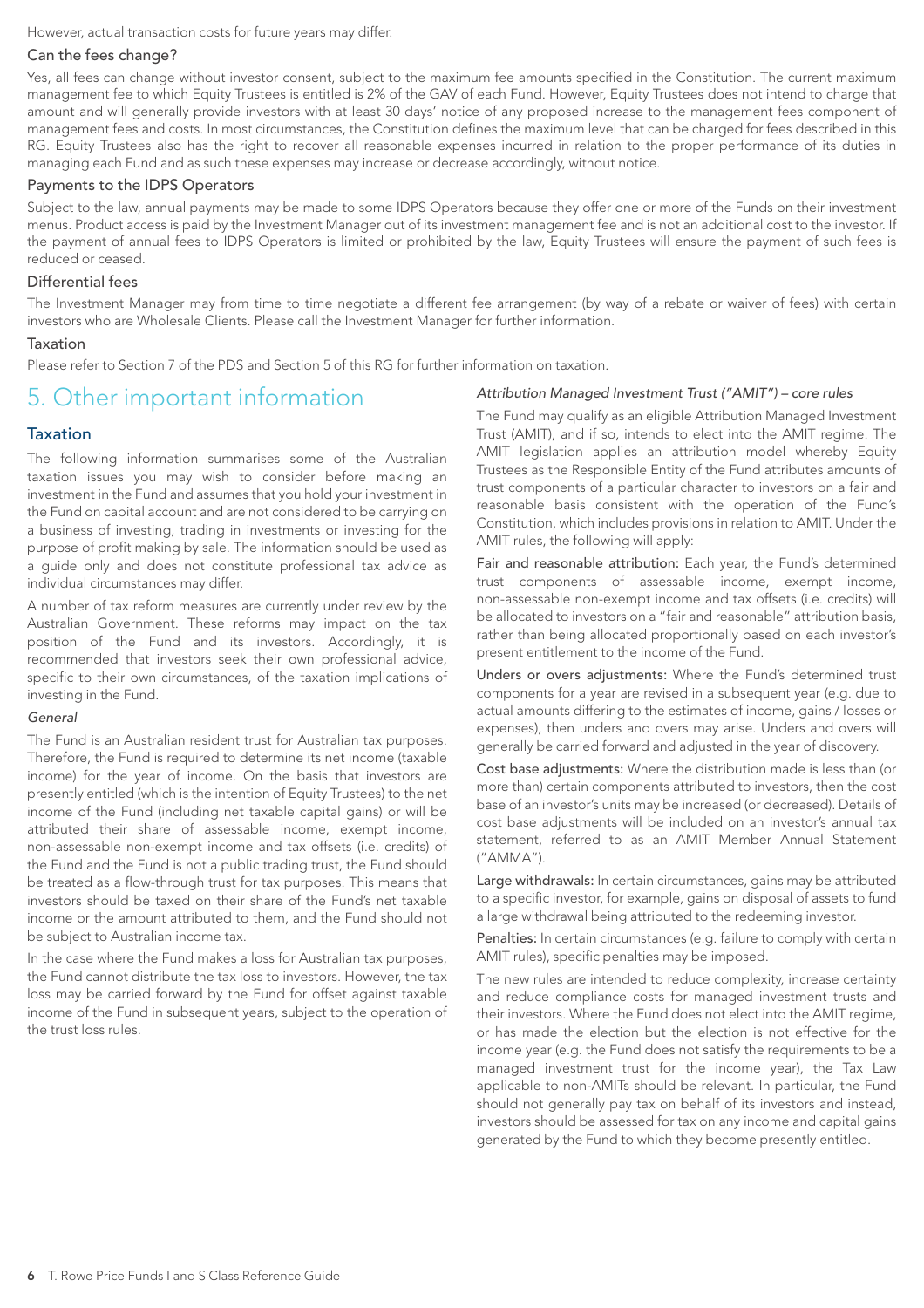# *Deemed Capital Gains Tax ("CGT") Election*

Eligible managed investment trusts ("MITs") may make an election to apply a deemed capital account treatment for gains and losses on disposal of certain eligible investments (including equities and units in other trusts but excluding derivatives, debt securities and foreign exchange contracts). Where the election is made the Fund should hold its eligible investments on capital account and gains/(losses) from the disposal of eligible investments should be treated as capital gains/(losses). Capital gains arising on the disposal of eligible investments held for 12 months or greater may be eligible to be treated as discount capital gains.

Where the CGT election is not made, the Fund should hold its eligible investments on revenue account and gains/(losses) from the disposal of eligible investments should be treated as revenue gains or losses.

#### *Controlled Foreign Company ("CFC") Provisions*

There are certain tax rules (i.e. the CFC provisions) which may result in assessable income arising in the Fund in relation to investments in foreign equities, where certain control thresholds are met. If such interests were to be held at the end of the income year, the taxable income of the Fund may include a share of net income and gains (i.e. CFC attributable income) from such investments.

#### *Taxation of Financial Arrangements ("TOFA")*

The TOFA rules may apply to certain "financial arrangements" held by the Fund. In broad terms, the TOFA regime seeks to recognise "sufficiently certain" returns on certain financial arrangements on an accruals basis for tax purposes rather than on a realisation basis. Where returns from derivative instruments are not "sufficiently certain" they will continue to be recognised on a realisation basis, unless specific tax timing elections are made.

#### *Taxation Reform*

The tax information included in this PDS is based on the taxation legislation and administrative practice as at the issue date of this PDS, together with proposed changes to the taxation legislation as announced by the Government. However, the Australian tax system is in a continuing state of reform, and based on the Government's reform agenda, it is likely to escalate rather than diminish. Any reform of a tax system creates uncertainty as to the full extent of announced reforms, or uncertainty as to the meaning of new law that is enacted pending interpretation through the judicial process. These reforms may impact on the tax position of the Fund and its investors. Accordingly, it will be necessary to closely monitor the progress of these reforms, and investors should seek their own professional advice, specific to their own circumstances, of the taxation implications of investing in the Fund.

#### *Tax File Number ("TFN") and Australian Business Number ("ABN")*

It is not compulsory for an investor to quote their TFN or ABN. If an investor is making this investment in the course of a business or enterprise, the investor may quote an ABN instead of a TFN. Failure by an investor to quote an ABN or TFN or claim an exemption may cause the Responsible Entity to withhold tax at the top marginal rate, plus the Medicare Levy, on gross payments including distributions or attribution of income to the investor. The investor may be able to claim a credit in their tax return for any TFN or ABN tax withheld. Collection of TFNs is permitted under taxation and privacy legislation.

By quoting their TFN or ABN, the investor authorises Equity Trustees to apply it in respect of all the investor's investments with Equity Trustees. If the investor does not want to quote their TFN or ABN for some investments, Equity Trustees should be advised.

#### *GST*

The Fund is registered for GST. The issue or withdrawal of units in the Fund and receipt of distributions are not subject to GST.

The Fund may be required to pay GST included in management and other fees, charges, costs and expenses incurred by the Fund. However, to the extent permissible, the Responsible Entity will claim on behalf of the Fund a proportion of this GST as a reduced input tax credit. Unless otherwise stated, fees and charges quoted in this PDS are inclusive of GST and take into account any available reduced input tax credits. The Fund may be entitled to as yet undetermined additional input tax credits on the fees, charges or costs incurred. If the Responsible Entity is unable to claim input tax credits on behalf of the Fund, the Responsible Entity retains the ability to recover the entire GST component of all fees and charges.

The impact of GST payments and credits will be reflected in the unit price of the Fund. Investors should seek professional advice with respect to the GST consequences arising from their unit holding.

#### *Australian Taxation of Australian Resident Investors*

#### *Distributions*

For each year of income, each Australian resident investor will be required to include within their own tax calculations and tax return filings the assessable income, exempt income, non-assessable non-exempt income and tax offsets (i.e. credits) of the Fund attributed to them by Equity Trustees as the Responsible Entity of the Fund.

The tax consequences for investors in the Fund depends on the tax components of assessable income, exempt income, non-assessable non-exempt income and tax offsets (i.e. credits) of the Fund attributed to them.

Investors will receive an Annual Tax Statement (or an "AMMA" for an AMIT) detailing all relevant taxation information concerning attributed amounts and cash distributions, including any Foreign Income Tax Offset ("FITO") and franking credit entitlements, returns of capital, assessable income, and any upwards or downwards cost base adjustment in the capital gains tax cost base of their units in the Fund (in the case of an AMIT).

An investor may receive their share of attributed tax components of the Fund or net income in respect of distributions made during the year or where they have made a large withdrawal from the Fund, in which case their withdrawal proceeds may include their share of net income or attributed tax components of assessable income, exempt income, non-assessable non-exempt income and tax offsets (i.e. credits). In addition, because Australian investors can move into and out of the Fund at different points in time, there is the risk that taxation liabilities in respect of gains that have benefited past investors may have to be met by subsequent investors.

#### *Foreign Income*

The Fund may derive foreign source income that is subject to tax overseas, for example withholding tax. Australian resident investors should include their share of both the foreign income and the amount of the foreign tax withheld in their assessable income. In such circumstances, investors may be entitled to a FITO for the foreign tax paid, against the Australian tax payable on the foreign source income. To the extent the investors do not have sufficient overall foreign source income to utilise all of the FITOs relevant to a particular year of income, the excess FITOs cannot be carried forward to a future income year.

#### *Disposal of Units by Australian Resident Investors*

If an Australian resident investor transfers or redeems their units in the Fund, this may constitute a disposal for tax purposes depending on their specific circumstances.

Where an investor holds their units in the Fund on capital account, a capital gain or loss may arise on disposal and each investor should calculate their capital gain or loss according to their own particular facts and circumstances. As noted above, proceeds on disposal may include a component of distributable income. In calculating the taxable amount of a capital gain, a discount of 50% for individuals and trusts or 33 & 1/3% for complying Australian superannuation funds may be allowed where the units in the Fund have been held for 12 months or more. No CGT discount is available to corporate investors.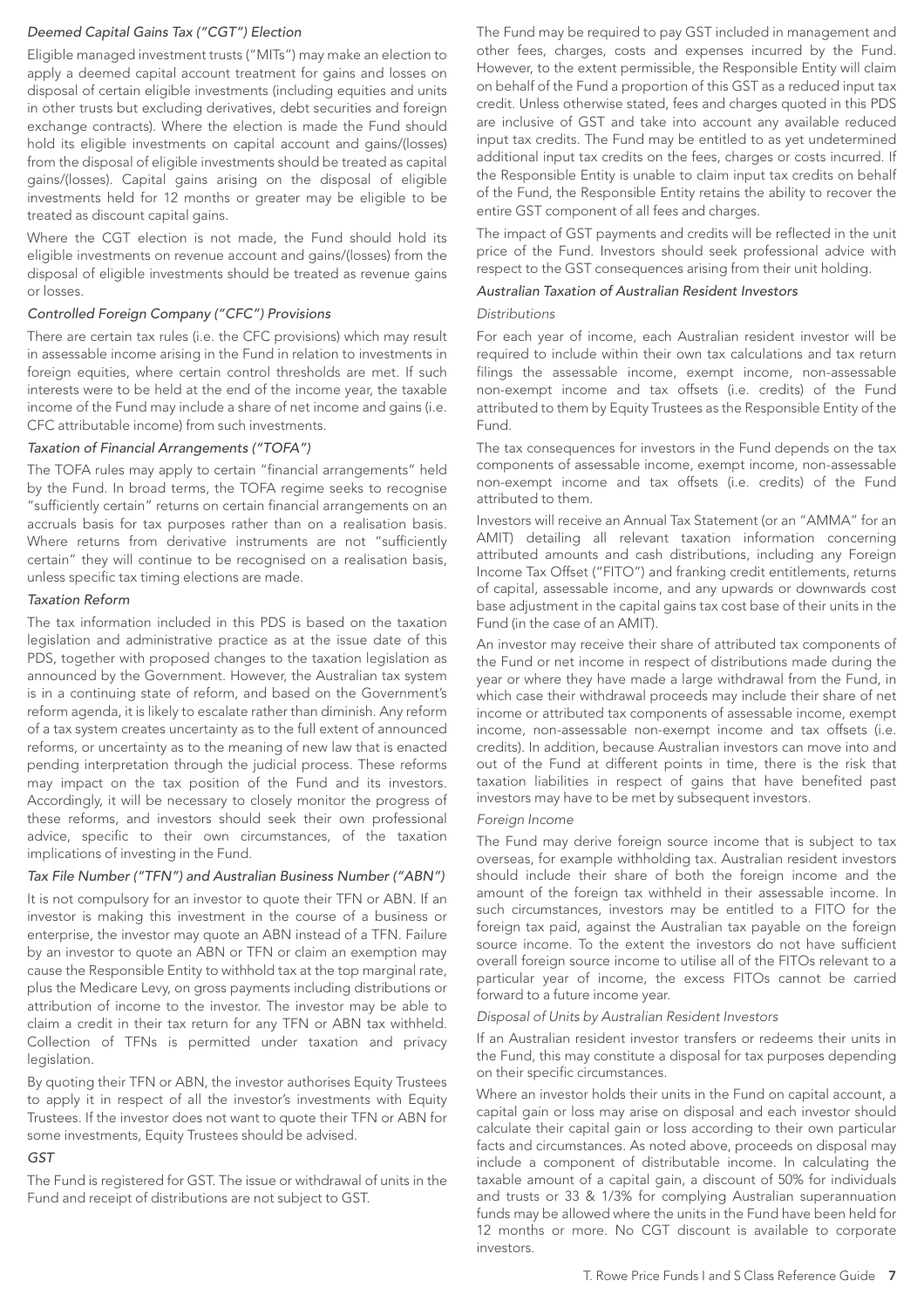Any capital losses arising from the disposal of the investment may be used to offset other capital gains the investor may have derived. Net capital losses may be carried forward for offset against capital gains of subsequent years but may not be offset against ordinary income.

The discount capital gains concession may be denied in certain circumstances where an investor (together with associates) holds 10% or more of the issued units of the Fund, the Fund has less than 300 beneficiaries and other requirements are met. Investors who together with associates are likely to hold more than 10% of the units in the Fund should seek advice on this issue.

#### *Australian Taxation of Non-Resident Investors*

#### *Tax on Income*

The Fund expects to derive income which may be subject to Australian withholding tax when attributed by Equity Trustees as the Responsible Entity of the Fund to non-resident investors.

Australian withholding tax may be withheld from distributions of Australian source income and gains attributed to a non-resident investor. The various components of the net income of the Fund which may be regarded as having an Australian source include Australian sourced interest, Australian sourced other gains, Australian sourced dividends and CGT taxable Australian property.

We recommend that non-resident investors seek independent tax advice before investing, taking into account their particular circumstances and the provisions of any relevant Double Taxation Agreement/Exchange of Information Agreement ("EOI") between Australia and their country of residence.

#### *Disposal of Units by Non-Resident Investors*

Based on the Fund's investment profile, generally non-resident investors holding their units on capital account should not be subject to Australian CGT on the disposal of units in the Fund unless the units were capital assets held by the investor in carrying on a business through a permanent establishment in Australia. Australian tax may apply in certain circumstances if the non-resident holds their units on revenue account. CGT may also apply in some cases where the Fund has a direct or indirect interest in Australian real property. We recommend that non-resident investors seek independent tax advice in relation to the tax consequences of the disposal of their units.

# Your privacy

The Australian Privacy Principles contained in the Privacy Act 1988 (Cth) ("Privacy Act") regulate the way in which we collect, use, disclose, and otherwise handle your personal information. Equity Trustees is committed to respecting and protecting the privacy of your personal information, and our Privacy Policy details how we do this.

It is important to be aware that, in order to provide our products and services to you, Equity Trustees may need to collect personal information about you and any other individuals associated with the product or service offering. In addition to practical reasons, this is necessary to ensure compliance with our legal and regulatory obligations (including under the Corporations Act, the AML/CTF Act and taxation legislation). If you do not provide the information requested, we may not be able to process your application, administer, manage, invest, pay or transfer your investment(s).

You must therefore ensure that any personal information you provide to Equity Trustees is true and correct in every detail. If any of this personal information (including your contact details) changes, you must promptly advise us of the changes in writing. While we will generally collect your personal information from you, your broker or adviser or the Investment Manager and Administrator directly, we may also obtain or confirm information about you from publicly available sources in order to meet regulatory obligations.

In terms of how we deal with your personal information, Equity Trustees will use it for the purpose of providing you with our products and services and complying with our regulatory obligations. Equity Trustees may also disclose it to other members of our corporate group, or to third parties who we work with or engage for these same purposes. Such third parties may be situated in Australia or offshore, however we take reasonable steps to ensure that they will comply with the Privacy Act when collecting, using or handling your personal information.

The types of third parties that we may disclose your information to include, but are not limited to:

- stockbrokers, financial advisers or adviser dealer groups, their service providers and/or any joint holder of an investment;
- those providing services for administering or managing the Fund, including the Investment Manager, Custodian and Administrator, auditors, or those that provide mailing or printing services;
- our other service providers;
- regulatory bodies such as ASIC, ATO, APRA and AUSTRAC; and
- other third parties who you have consented to us disclosing your information to, or to whom we are required or permitted by law to disclose information to.

Equity Trustees or the Investment Manager may from time to time provide you with direct marketing and/or educational material about products and services they believe may be of interest to you. You have the right to "opt out" of such communications by contacting us using the contact details below.

In addition to the above information, Equity Trustees' Privacy Policy contains further information about how we handle your personal information, and how you can access information held about you, seek a correction to that information, or make a privacy-related complaint.

Full details of Equity Trustees' Privacy Policy are available at www.eqt.com.au. You can also request a copy by contacting Equity Trustees' Privacy Officer on +61 3 8623 5000 or by email to privacy@eqt.com.au.

# The Constitution

The Fund is governed by a constitution that sets out the Fund's operation (the "Constitution"). The Constitution, together with the Fund's PDS, the Corporations Act and other laws, regulate our legal relationship with investors in the Fund. If you invest in the Fund, you agree to be bound by the terms of the Fund's PDS and the Fund's Constitution. You can request a copy of the Constitution free of charge from Equity Trustees. Please read these documents carefully before investing in the Fund.

We may amend the Constitution from time to time in accordance with the provisions in the Constitution and the Corporations Act.

# Anti-Money Laundering and Counter Terrorism Financing ("AML/CTF")

Australia's AML/CTF laws require Equity Trustees to adopt and maintain a written AML/CTF Program. A fundamental part of the AML/CTF Program is that Equity Trustees must hold up-to-date information about investors (including beneficial owner information) in the Fund.

To meet this legal requirement, we need to collect certain identification information (including beneficial owner information) and documentation ("KYC Documents") from new investors. Existing investors may also be asked to provide KYC Documents as part of an ongoing customer due diligence/verification process to comply with AML/CTF laws. If applicants or investors do not provide the applicable KYC Documents when requested, Equity Trustees may be unable to process an application, or may be unable to provide products or services to existing investors until such time as the information is provided.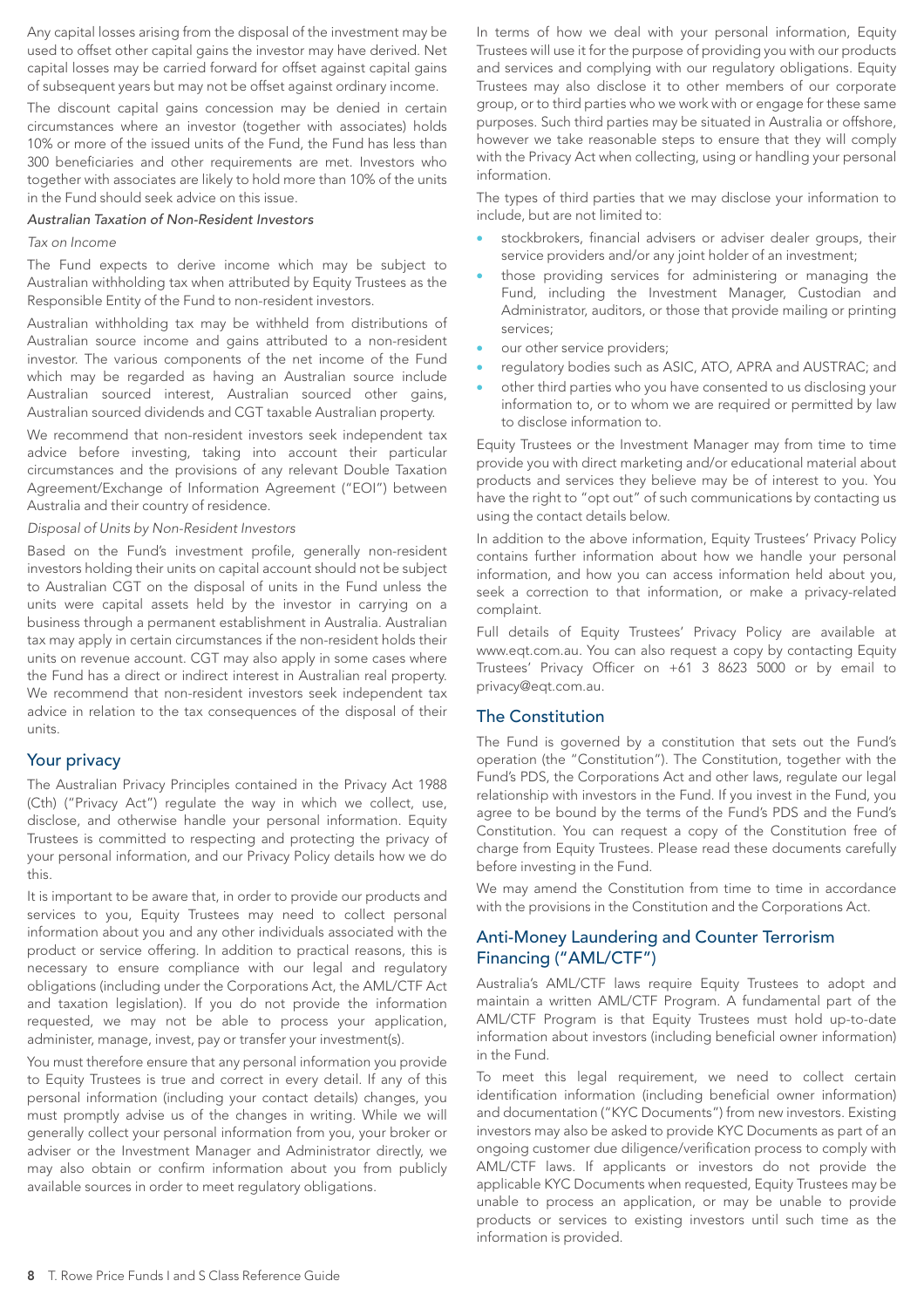In order to comply with AML/CTF Laws, Equity Trustees may also disclose information including your personal information that it holds about the applicant, an investor, or any beneficial owner, to its related bodies corporate or service providers, or relevant regulators of AML/CTF Laws (whether inside or outside Australia). Equity Trustees may be prohibited by law from informing applicants or investors that such reporting has occurred.

Equity Trustees and Investment Manager shall not be liable to applicants or investors for any loss you may suffer because of compliance with the AML/CTF laws.

# Indirect Investors

You may be able to invest indirectly in the Fund via an IDPS by directing the IDPS Operator to acquire units on your behalf. If you do so, you will need to complete the relevant forms provided by the IDPS Operator and not the Application Form accompanying the PDS. This will mean that you are an Indirect Investor in the Fund and not an investor or member of the Fund. Indirect Investors do not acquire the rights of an investor as such rights are acquired by the IDPS Operator who may exercise, or decline to exercise, these rights on your behalf.

Indirect Investors do not receive reports or statements from us and the IDPS Operator's application and withdrawal conditions determine when you can direct the IDPS Operator to apply or redeem. Your rights as an Indirect Investor should be set out in the IDPS Guide or other disclosure document issued by the IDPS Operator.

# Information on underlying investments

Information regarding the underlying investments of the Fund will be provided to an investor of the Fund on request, to the extent Equity Trustees is satisfied that such information is required to enable the investor to comply with its statutory reporting obligations. This information will be supplied within a reasonable timeframe having regard to these obligations.

# Foreign Account Tax Compliance Act ("FATCA")

In April 2014, the Australian Government signed an intergovernmental agreement ("IGA") with the United States of America ("U.S."), which requires all Australian financial institutions to comply with the FATCA Act enacted by the U.S. in 2010.

Under FATCA, Australian financial institutions are required to collect and review their information to identify U.S. residents and U.S controlling persons that invest in assets through non-U.S. entities. This information is reported to the Australian Taxation Office ("ATO"). The ATO may then pass that information onto the U.S. Internal Revenue Service.

In order to comply with the FATCA obligations, we may request certain information from you. Failure to comply with FATCA obligations may result in the Fund, to the extent relevant, being subject to a 30% withholding tax on payment of U.S. income or gross proceeds from the sale of certain U.S. investments. If the Fund suffers any amount of FATCA withholding and is unable to obtain a refund for the amounts withheld, we will not be required to compensate investors for any such withholding and the effect of the amounts withheld will be reflected in the returns of the Fund.

# Common Reporting Standard ("CRS")

The CRS is developed by the Organisation of Economic Co-operation and Development and requires certain financial institutions resident in a participating jurisdiction to document and identify reportable accounts and implement due diligence procedures. These financial institutions will also be required to report certain information on reportable accounts to their relevant local tax authorities.

Australia signed the CRS Multilateral Competent Authority Agreement and has enacted provisions within the domestic tax legislation to implement CRS in Australia. Australian financial institutions need to document and identify reportable accounts, implement due diligence procedures and report certain information with respect to reportable accounts to the ATO. The ATO may then exchange this information with foreign tax authorities in the relevant signatory countries.

In order to comply with the CRS obligations, we may request certain information from you. Unlike FATCA, there is no withholding tax that is applicable under CRS.

# 6. Glossary

#### Application Form

The application form for direct investment into the Fund.

#### ASIC

Australian Securities and Investments Commission

# $\triangle T$

Australian Taxation Office

#### AUSTRAC

Australian Transaction Reports and Analysis Centre

#### Business Day

For the T. Rowe Price Global High Income Fund, a day other than Saturday or Sunday on which banks are open for general banking business in both (a) Luxembourg and (b) Sydney.

For all other T. Rowe Price Funds, a day other than Saturday or Sunday on which banks are open for general banking business in Sydney.

#### Corporations Act

The Corporations Act 2001 and Corporations Regulations 2001 (Cth), as amended from time to time.

#### Gross Asset Value (GAV)

The value of the assets of the Fund without taking into account the liabilities of that Fund.

# **GST**

Goods and Services Tax.

# IDPS

Investor-Directed Portfolio Service or investor-directed portfolio-like managed investment scheme. An IDPS is generally the vehicle through which an investor purchases a range of underlying investment options from numerous investment managers. In New Zealand, the IDPS needs to be licensed as a Discretionary Investment Management Service provider.

#### IDPS Guide

Investor-Directed Portfolio Service guide

#### IDPS Operator

An entity responsible for operating an IDPS.

#### Indirect Investors

Individuals who invest in the Fund through an IDPS.

#### Net Asset Value (NAV)

The value of the assets of the Fund less the value of the liabilities of that Fund.

#### Retail Client

Persons or entities defined as such under section 761G of the Corporations Act.